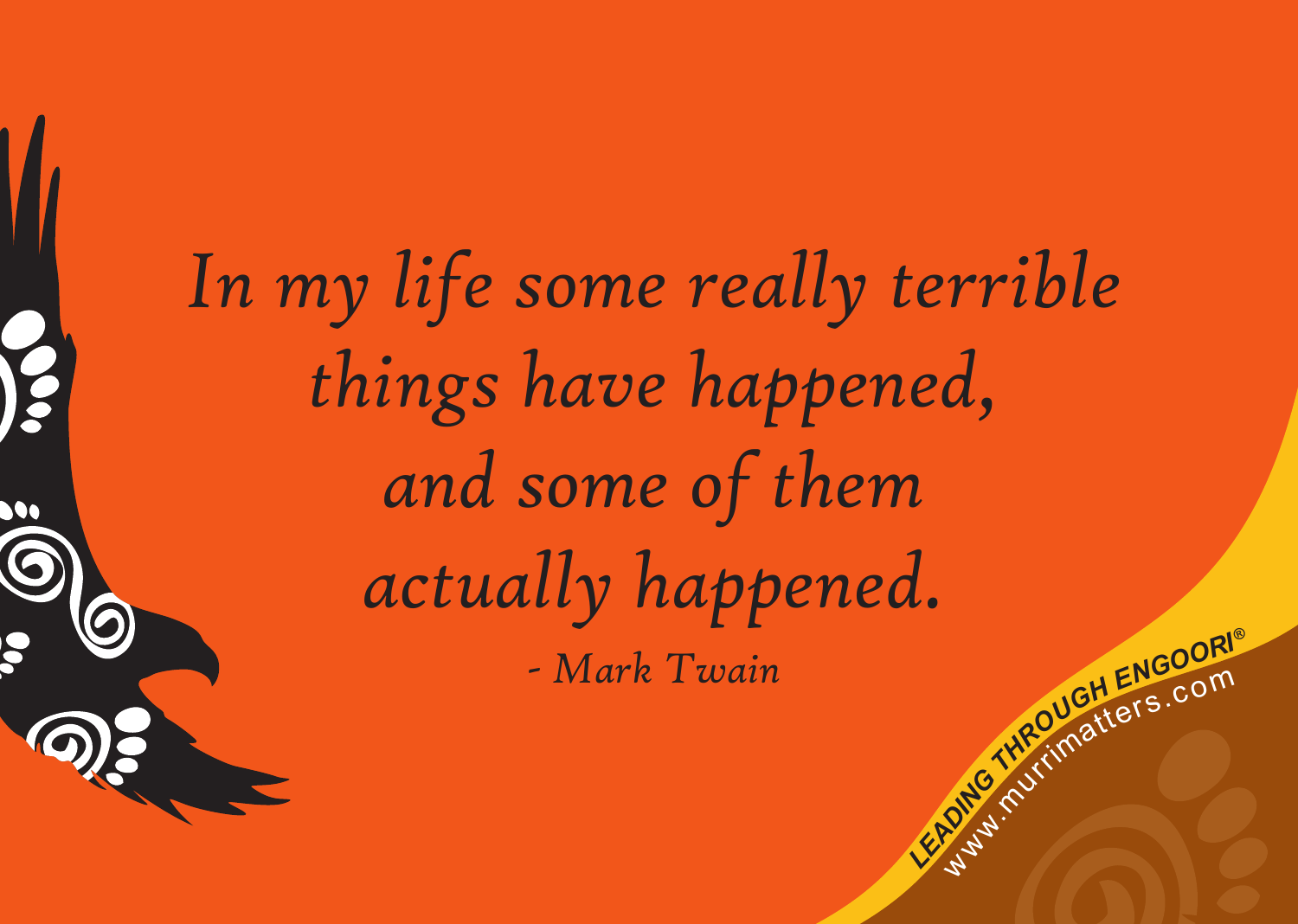**C**<br>Like and *c*<sup>o</sup>n<sup>*d*</sup> *c*<sup>on</sup><br>*Like and contributionallers*.com meurditers.com *What gets us into trouble is not what we don't know… it's what we do know that isn't so. - Mark Twain*

K

N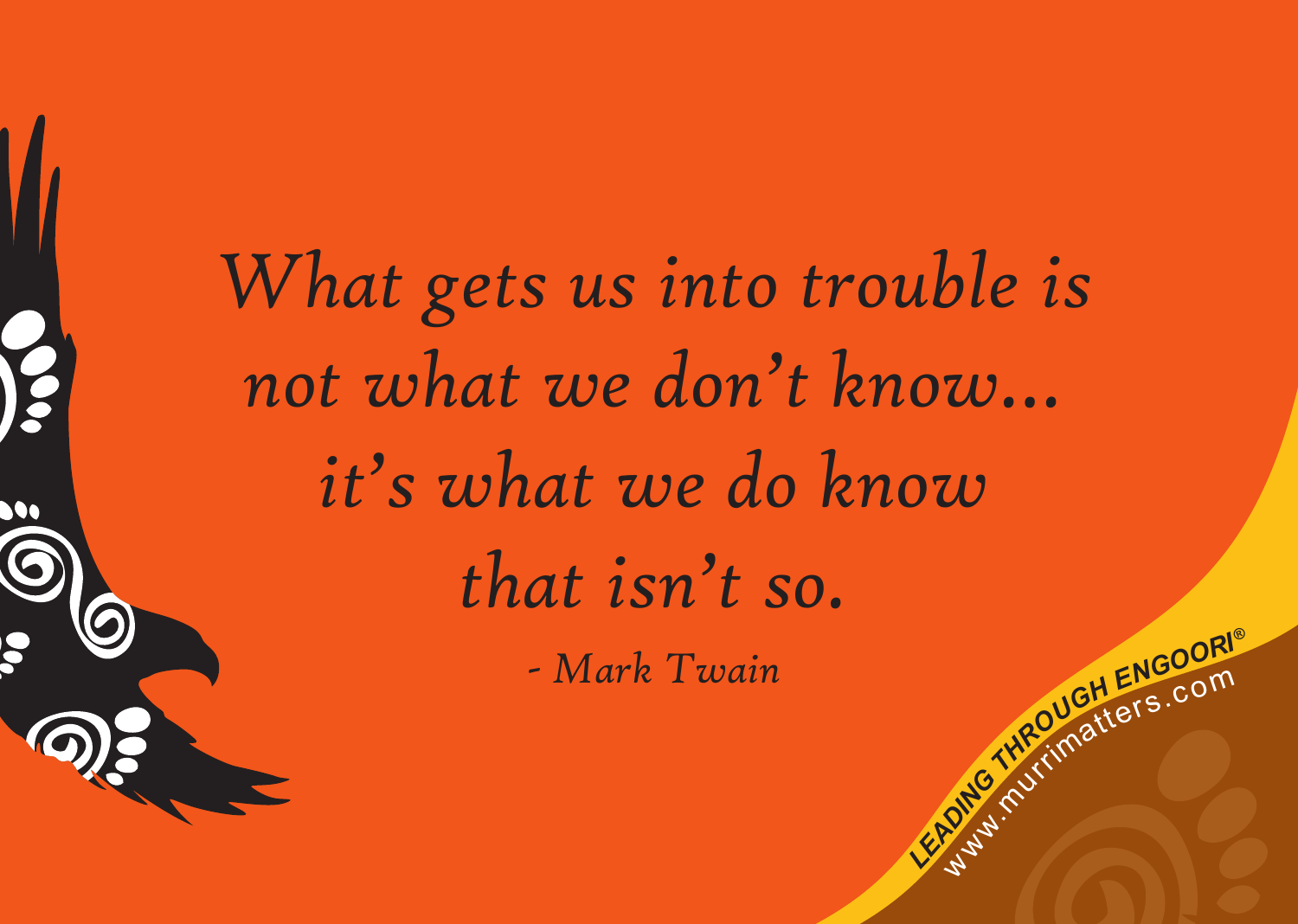*You gotta stand for something, or you're gonna fall for anything. - John Cougar-Melloncamp*

*A value is only a value if its voluntarily chosen. - Peter Senge.*

 $\bullet$ 

# **2.**<br>Le *d*<sup>d</sup> *d i*<sup>*n*</sup><sup>*e*</sup>*d i*<sup>*n*</sup> *a*<sup>*d*</sup> *d i*<sup>*n*</sup> *a*<sup>*d*</sup> *i*<sup>*n*</sup> *com* meurditers.com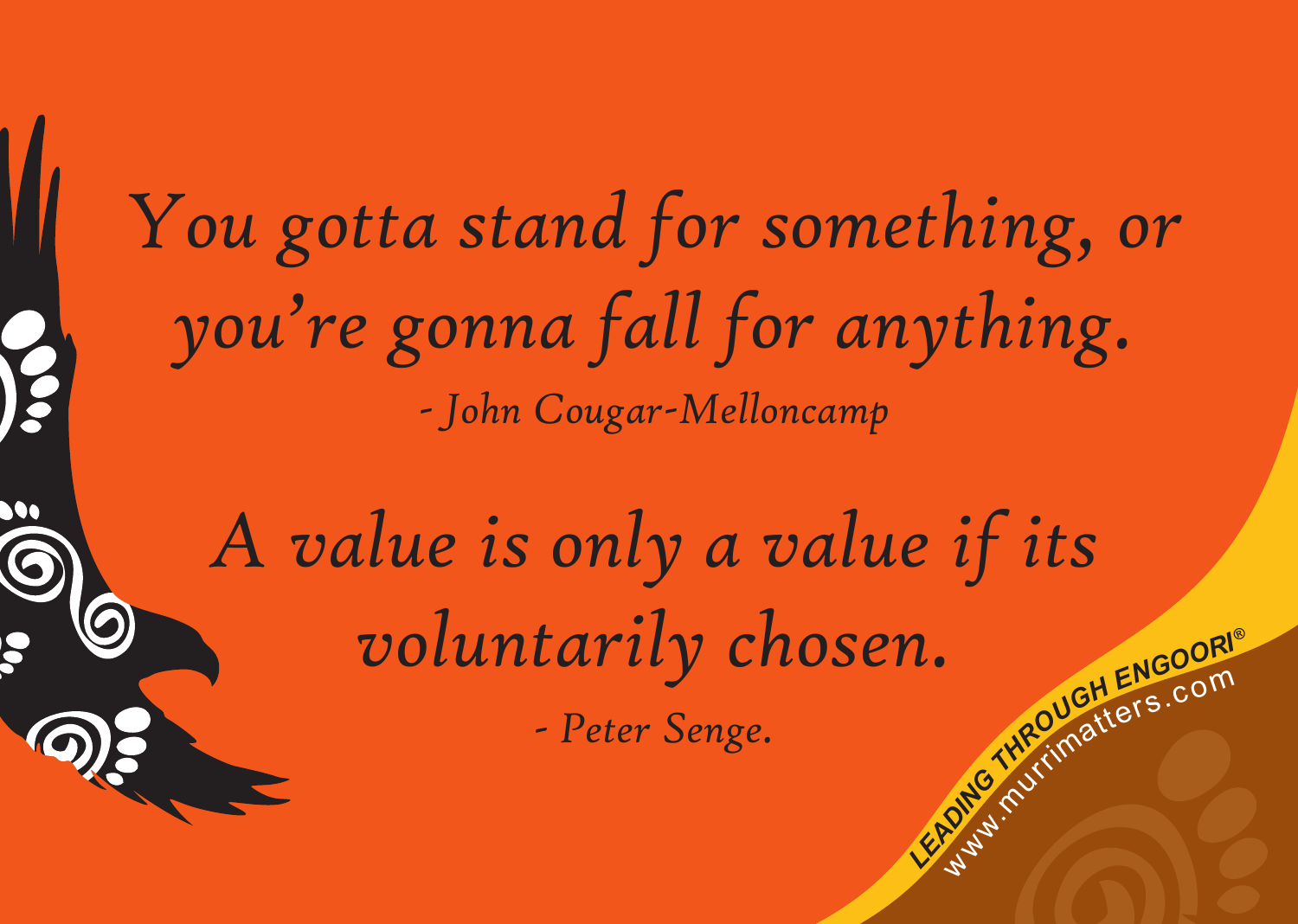## **C**<br>Like *dia conditional ENGOORI® No one can make you feel inferior without your consent don't give them permission. - Eleanor Roosevelt*

Way.

meurditers.com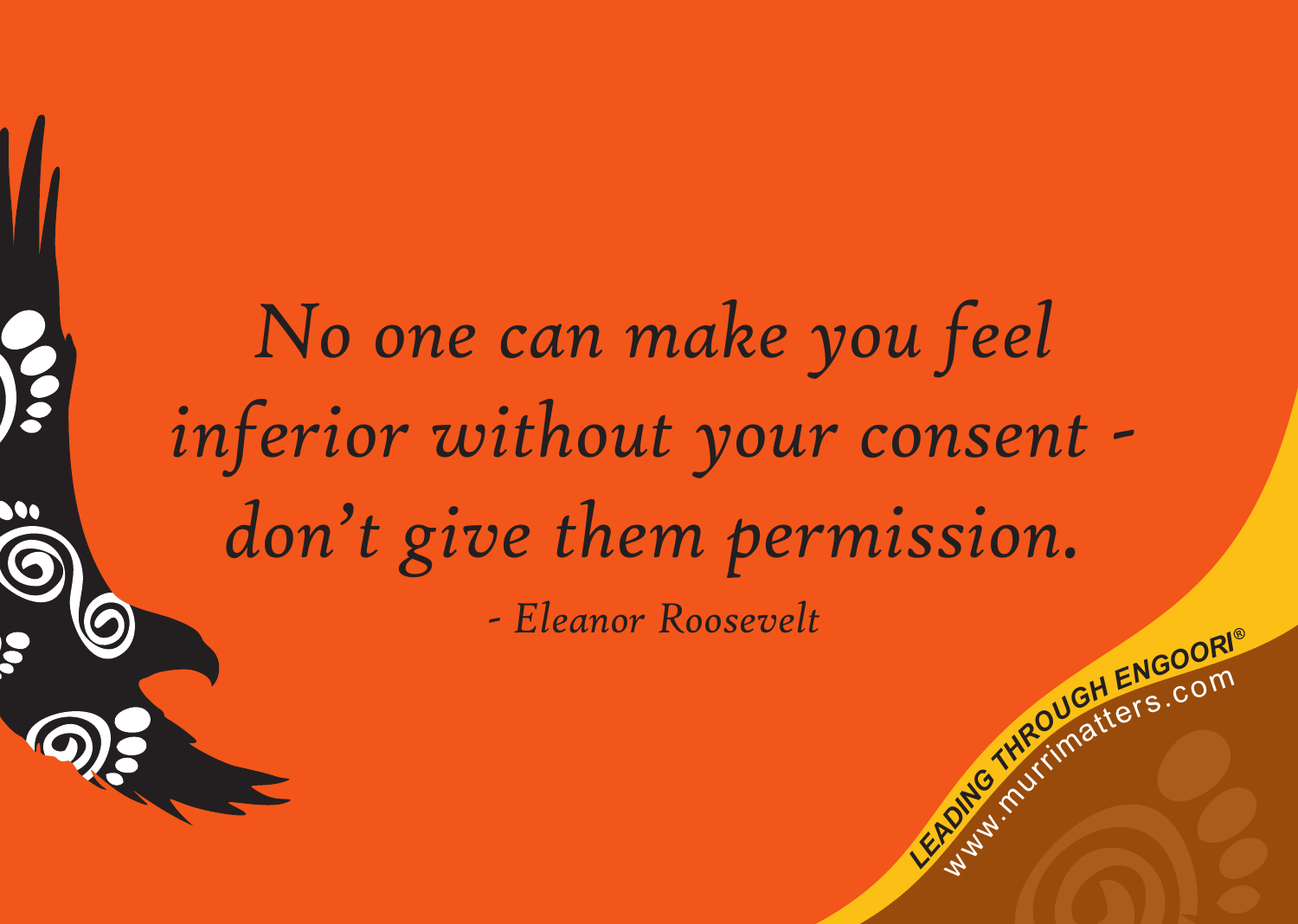### *The ways we co-create power has a huge impact on the degree of trust and quality of our relationships. - Meg Wheatley*

**C**<br>Like *dia conditional ENGOORI®* meurditers.com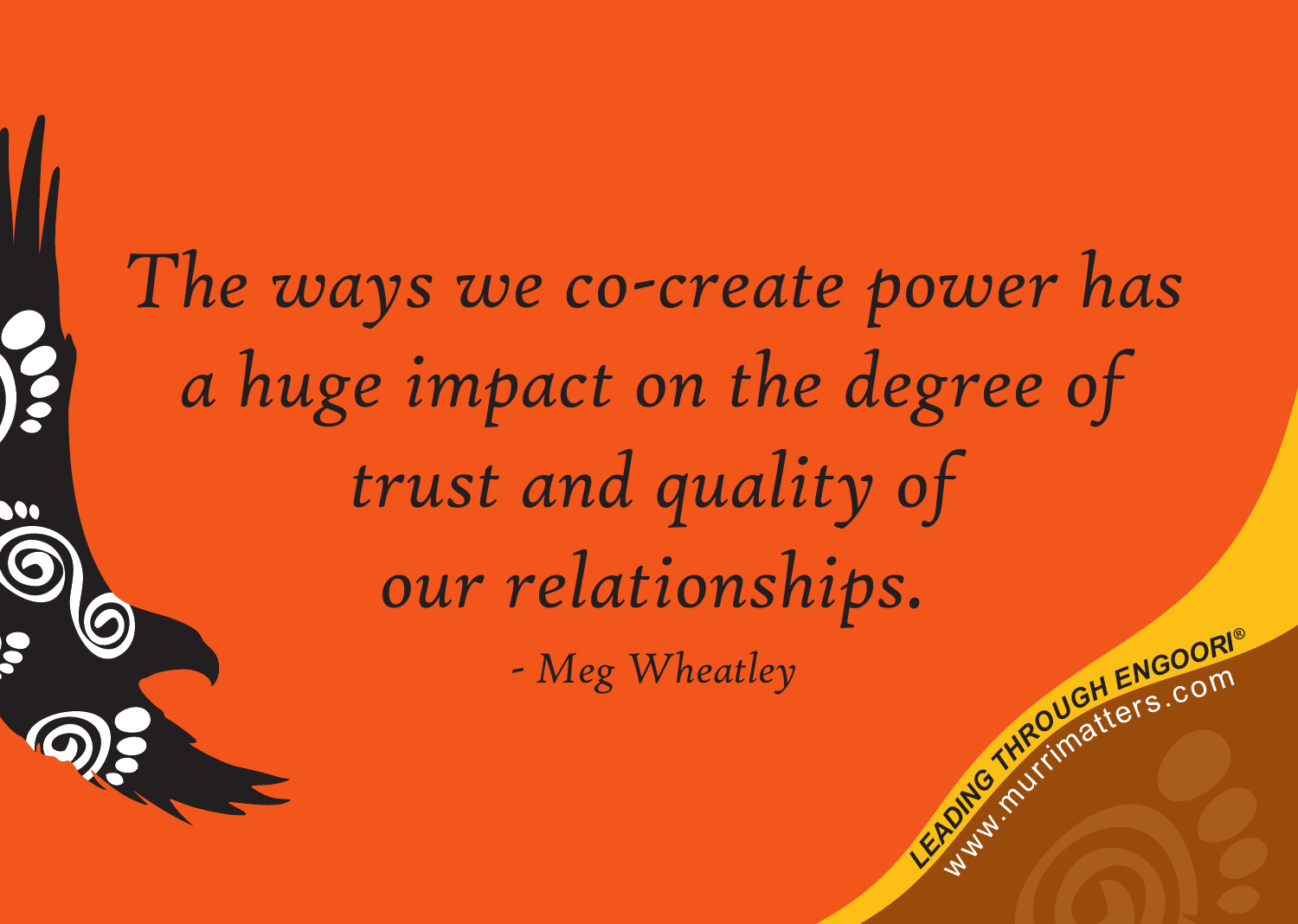

#### *Be the change you want to see. - Gandhi*

 $\bullet$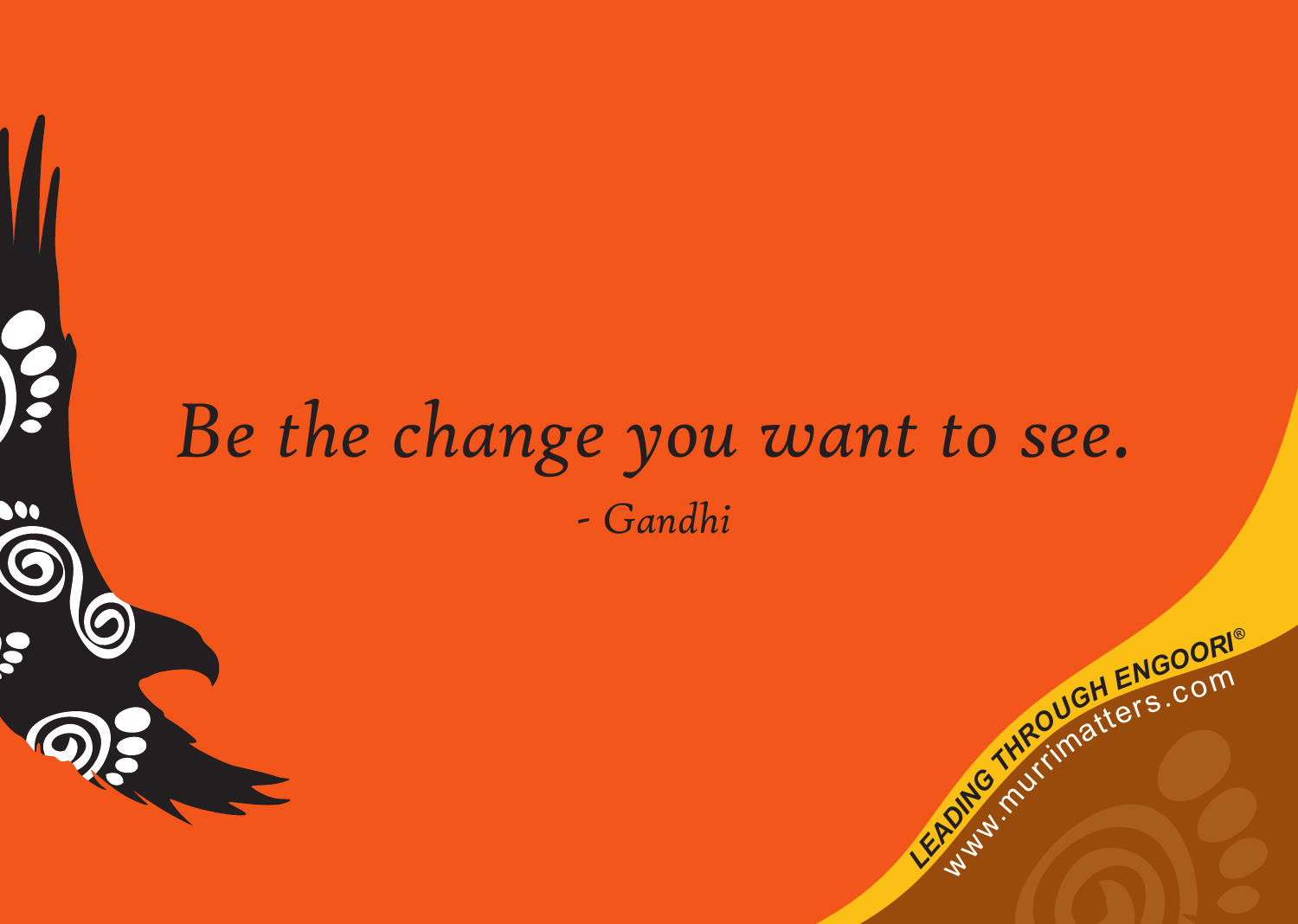*It's easier to create a new culture than it is to change an existing one. - Bob Dick*

**C**<br>Like *dia conditional ENGOORI®* 

meurditers.com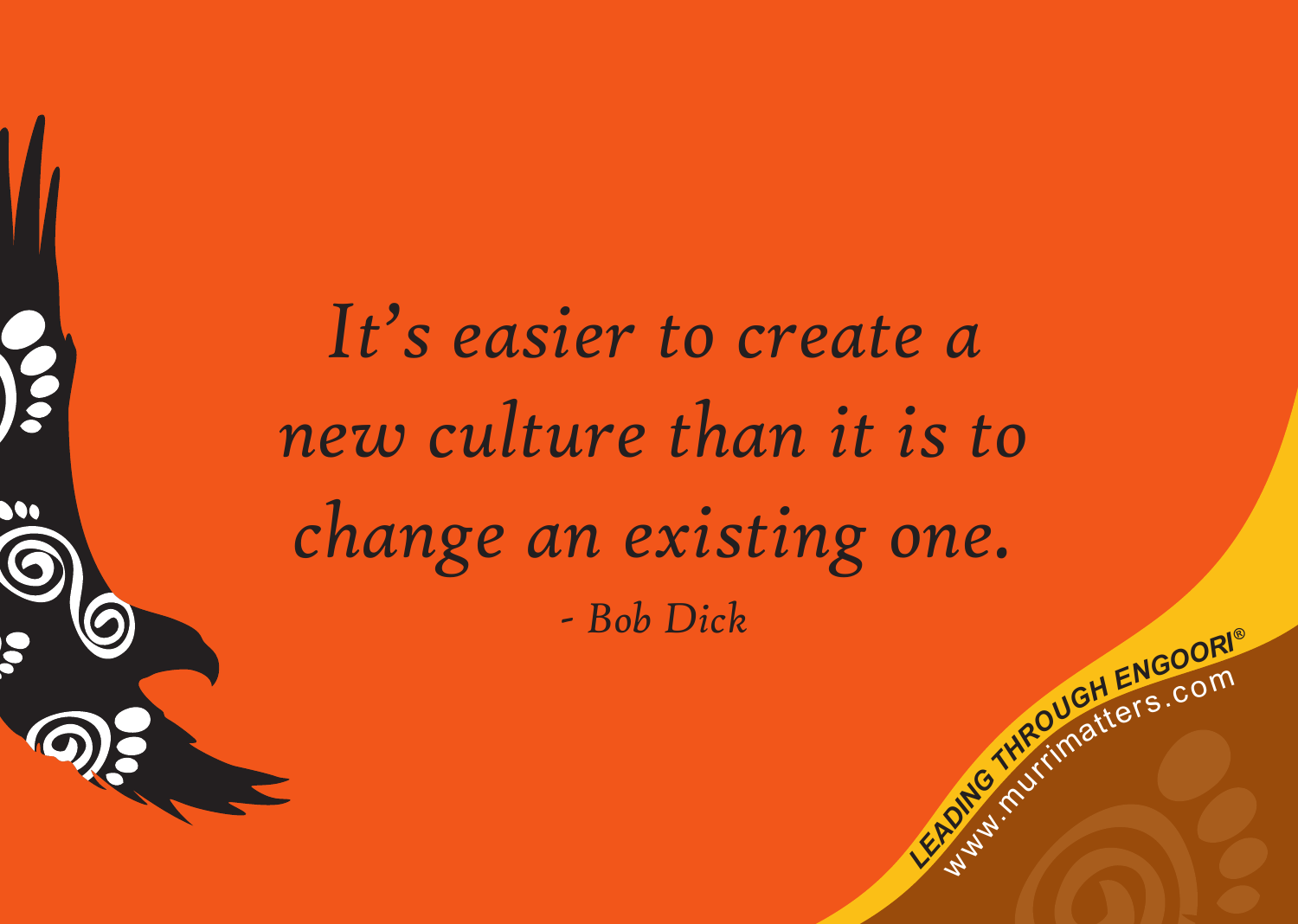### *What organisations need is leadership - not leaders. - Meg Wheatley*

 $\bullet$ 

**C**<br>Like *dia conditional ENGOORI®* 

meurditers.com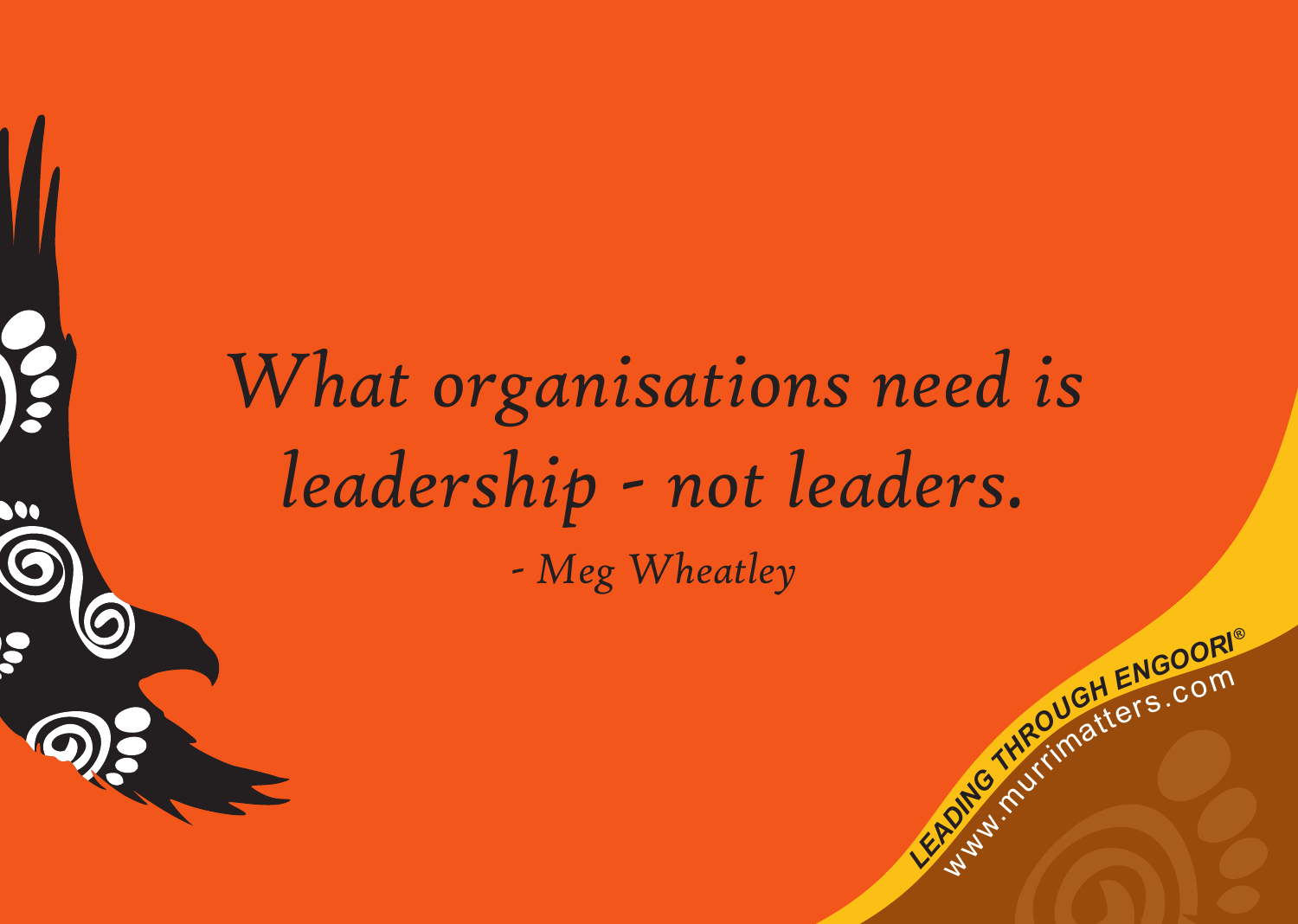*We can't solve todays problems with the same thinking that created them. - Albert Einstein*

IS

**C**<br>Like *dia conditional ENGOORI®* 

meurditers.com